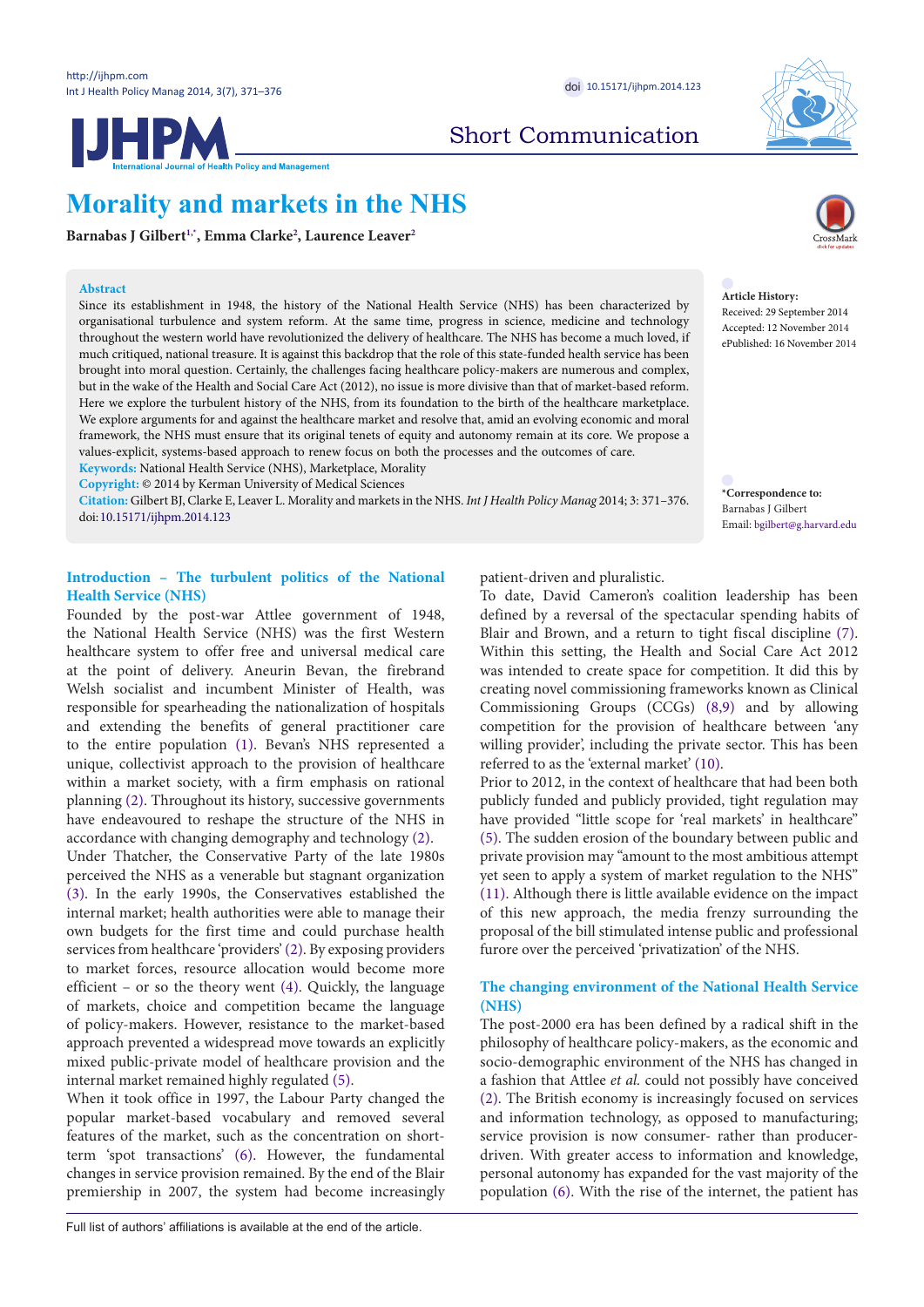been reborn as a consumer, and the attitudes of some service users have changed significantly [\(12,](#page-4-13)[13\)](#page-4-14).

Demand for healthcare has not only expanded, but also evolved. Pharmacological and technological progress, particularly in surgical and diagnostic equipment, has opened vast new therapeutic avenues. The burden of infectious disease has been replaced by new epidemics, principally cardiovascular disease and cancer ([2\)](#page-4-3). With an ageing population, the management of chronic conditions such as dementia has become central to the effective running of the health service. Long hospital stays are now a rarity; day case surgery accounts for over 80% of all operations performed ([2\)](#page-4-3). The development of a wide range of technologies including imaging, multi-factorial risk algorithms, molecular and genomic profiling is facilitating prediction of the predisposition of healthy individuals to future disease. This has been accompanied by an increase in prophylactic or proactive rather than reactive treatments. Given this context in which the NHS finds itself, it is hardly surprising that the healthcare market has reached the forefront of the policymaker's agenda.

Alongside these cultural and epidemiological changes throughout the UK, the environment within the NHS is changing, described by Care Quality Commission chairman David Prior in 2013 as 'chillingly defensive'. The workforce has become more fragmented, with higher staff turnover and greater dependence on locums ([2\)](#page-4-3). Low morale of NHS staff, associated with pay freezes, under-staffing, financiallydriven outcome targets and hierarchical top-down directives in the absence of bottom-up feedback, was one of the factors identified in the Francis report on the mid Staffordshire scandal as contributing to a culture "not conducive to providing good care for patients" ([14](#page-4-15)). In light of this recognition, the current challenge faced by the NHS is how to turn a competitive, market-based system into an organization that learns from its mistakes and from patient-feedback and that builds rather than breaks the morale of its workers. We will argue that the key to this process will be in re-establishing ethical principles at the heart of the health service.

## **The healthcare market – a hotbed of debate**

The intellectual roots of the healthcare market emerged from the work of Alain Enthoven in the early 1980s. Enthoven noted that flexibility and purchaser power could be increased by 'outsourcing' and independently purchasing traditionally in-house functions [\(15](#page-4-16)[,16\)](#page-4-17). He used the example of the Ford Motor Company to elucidate this theory: although Ford initially hoped to control the full 'chain of command' – the panel-making, the steel-making to make the panels, the iron production to produce the steel, and so on – the industry later saw the merits of focusing the efforts of the workforce on the jobs they did best, while stimulating competition between suppliers ([15–17](#page-4-18)).

While sole reliance on non-market mechanisms has identifiable problems, evidence of the effects of competition within a healthcare system is equivocal. Empirical research has shown both positive [\(18\)](#page-4-19) and negative [\(19](#page-4-20)[,20\)](#page-5-0) effects of competition on quality of care. The theoretical benefits of competition include increased responsiveness to the needs of consumers, the flexibility to increase and reduce

supply quickly when required, greater efficiency, and the encouragement of innovation [\(21\)](#page-5-1). However, as Peter Smith, a leading British health economist, points out: "*Markets confer benefits on society only in special circumstances*" ([22](#page-5-2)). "*In no sector of the economy can the departure from the neoclassical economist's assumptions underlying a competitive market be more pronounced than in the field of healthcare*" ([23](#page-5-3)). This is due to a number of factors including major information gaps between providers and consumers and the key role of providers in influencing the healthcare that consumers receive [\(22](#page-5-2)).

In addition to its potential benefits, competition can produce instability, variations in performance and inequalities. Therefore the effective implementation of market-type mechanisms requires rigorous oversight to ensure that objectives such as equity and comprehensive healthcare are not compromised.

The application of market competition may be very different depending on the nature of the healthcare service being provided. The negative impact may be small in acute healthcare settings where patient groups are relatively homogeneous and outcome measures are easily defined (i.e. accurate) and consistent (i.e. reliable). In this scenario, well-managed competition may confer benefits. However, it is difficult to envisage these positive effects in the treatment of heterogeneous patient groups with chronic conditions in which there are few accurate or reliable measures of outcome. In addition, the propensity of inter-institutional competition to fragment care, threatening continuity and integration [\(21\)](#page-5-1) may have a direct impact on the treatment of chronic conditions in which complex patient pathways are highly reliant on interactions with other agencies such as social care [\(22\)](#page-5-2). It has been suggested that this effect can be inferred from the poorer outcomes of patients with chronic or multiple diseases in the fragmented U.S. healthcare system compared with European systems ([24](#page-5-4),[25](#page-5-5)).

Overall, empirical evidence to suggest that the private health sector is inherently more efficient than the public sector is lacking. On the contrary, research has suggested that publicly funded healthcare organizations may outperform private providers. The intellectual challenge to the healthcare market is poignantly described by Thomas Rice: "*We have examined ... the assumptions that would need to be fulfilled to ensure that a free market results in the best outcome for society; we found none of them even close to being met in health ... economic theory provides no basis for assuming the superiority of competitive approaches*" ([26\)](#page-5-6).

Within a sector such as healthcare, productivity gains are necessarily limited by a reliance on human interaction – a phenomenon known as Baumol's cost disease ([27](#page-5-7),[28](#page-5-8)). Just as a string quartet requires four musicians, so a doctor is required to take a history in order to make a reliable diagnosis; history taking cannot simply be cut from the medical agenda. Hence, the healthcare market cannot simply ramp up productivity in the way that other markets might, without compromising the healthcare processes and relationships intrinsic to good patient care.

Whereas previously the internal market of the NHS allowed competition between NHS healthcare providers, the Health and Social Care Act of 2012 made a radical change in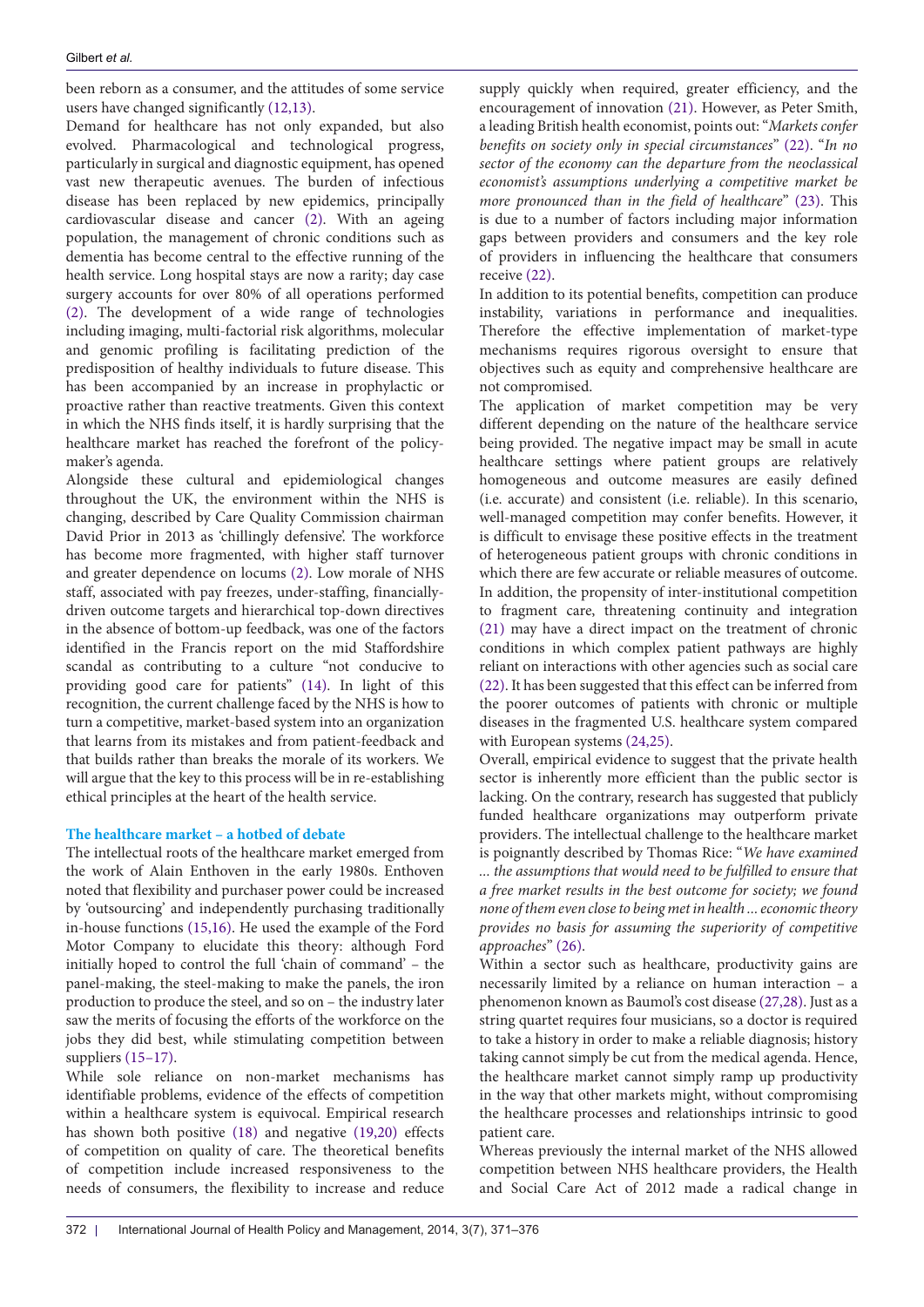opening up the market to 'any willing provider' including the private sector. This has set a precedent for the development of Public-Private Partnerships (PPPs) ([29](#page-5-9),[30](#page-5-10)). Within this system, contracts are structured around specified operational, clinical and financial outputs, such that accountability can be maintained ([31](#page-5-11)). However, as changes in global banking regulations have led to restrictions in long-term lending, so the absence of liquidity has increased interest rates on project finance to historically high levels, and the ability of publicprivate partnerships to generate economic value for healthcare commissioners has fallen ([31](#page-5-11)). In addition, the marketplace remains burdened by regulation, with each contract entailing administrative costs through procurement processes, lawyers' fees, and audit ([32](#page-5-12)[,33](#page-5-13)).

Some of the risks of PPPs within the healthcare market have been successfully expounded by the health service unions and the left wing commentariat. In accordance with the inverse care law [\(34\)](#page-5-14), private providers may prioritize patients according to lowest risk rather than greatest need. This 'cherry-picking' may result in an investment bias favoring the younger, healthier, more affluent members of society. Without stringent and complete contracts that generate the right incentive frameworks, providers may be inclined to reduce operational costs at the expense of service quality ([35\)](#page-5-15).

## **An evolving moral framework**

One of the Government's popular catchphrases – "no decision about me, without me" [\(36](#page-5-16)) – illustrates a number of related points. If a patient is to be the driver of his or her own healthcare, then decisions about that care must be made as openly and as locally as possible. The devolution of control to local CCGs involving local doctors, patients and managers in resource allocation has been an attempt to facilitate this. Yet within a morally pluralistic society, it is inevitable that policy-making, however localized, will bring conflict. In the context of healthcare expansion and evolution described previously, it is all the more important that policy-makers seek to understand the many and varied moral issues they face and how to respond most effectively, managing public expectations and incorporating moral and ethical frameworks into policy-making ([37](#page-5-17)). To achieve this, policy-makers must learn to communicate effectively and expansively by embracing, rather than fearing, the media machine, principally the press, the internet and social media outlets.

A major moral issue facing policy-makers is healthcare rationing. In recognising that not all healthcare needs can be met there is a need for distributive justice, whereby benefits and burdens are fairly distributed [\(38](#page-5-18)). Although the delegation of power from a national level to local CCGs may promote individual autonomy, an ethical concern is raised by the risk of exacerbating the 'postcode lottery', in terms of the quality and quantity of services available, as has been admitted by leading figures at the Department of Health ([39\)](#page-5-19). Although a degree of disparity in services nationwide may be inevitable (though not desirable) within any system, it is arguable that market forces potentiate such inequalities in healthcare delivery, principally by localising treatment-based decisions at the level of the CCG.

An additional concern is that at a local level, primary care physicians are increasingly conflicted between their duties

towards individual patients and towards local resource allocation in their role as CCG rationers ([40](#page-5-20)). This has important potential effects on both medical morale and clinical judgement and inevitably changes the balance of the doctor-patient relationship.

A number of critics are morally opposed to the introduction of market-based systems to healthcare. Michael Sandel describes the "corrosive tendency of markets" and their ability to exaggerate inequality between purchasers [\(41](#page-5-21)). Some deem this to undermine the principles upon which the NHS was founded. Alan Cribb has emphasized the negative impact of market forces on the nature of 'health-care goods', described as *"the aggregative, distributive, or relational conceptions of health-care ends (e.g. population health, health equity, solidarity)"* [\(5\)](#page-4-6). The currently output-driven system may predispose to distortion of priorities and ritualization of practices, with clinical encounters focused on achieving performance indicators rather than good patient care: a tick-box approach. This might result in improved efficiency according to a single outcome-measure, potentially at the expense of care quality. Increased budget consciousness may subvert the motives of doctors, compromising impartiality, while inter-institutional comparison and competition may result in fragmentation of care.

# **The solution: a values-explicit, systems-based approach**

We have highlighted some of the negative impacts of market forces on both healthcare distribution and the nature of healthcare goods in the context of a changing environment in which there is increasing demand for healthcare and decreasing morale of NHS staff. We propose renewed focus on two approaches: values-explicit and systems-based healthcare, in an attempt to change this situation, alongside modification of the Health and Social Care Act to prevent involvement of the private sector in competing for healthcare provision.

## **Values-Explicit**

By a values-explicit approach, we mean two things: 1) values should be introduced alongside and as a means of regulating, market forces; 2) these values should be explicit and consistent throughout the NHS from the Department of Health downwards in an attempt to align the goals of and overcome the clashes of principles between front line clinicians, market managers and politicians.

Critics of the market-based approach have argued that healthcare represents the moral-limit of markets [\(41\)](#page-5-21) and that the values upon which the NHS was founded and competitive market-forces are fundamentally incompatible. Whether there is a degree to which such values can be incorporated within a market-based system is controversial. We do not believe that abolition of the 'internal market' is the answer, as the theoretical benefits of a market-approach may be achievable under tight regulation. However, the introduction of private sector competition by the Health and Social Care Act may have been a step too far towards 'unbridled capitalism'. From both an economic and a moral stand point the NHS might benefit from the repeal of this aspect of the act. Irrespective of the form in which markets remain part of the NHS, we suggest that a values-based approach to market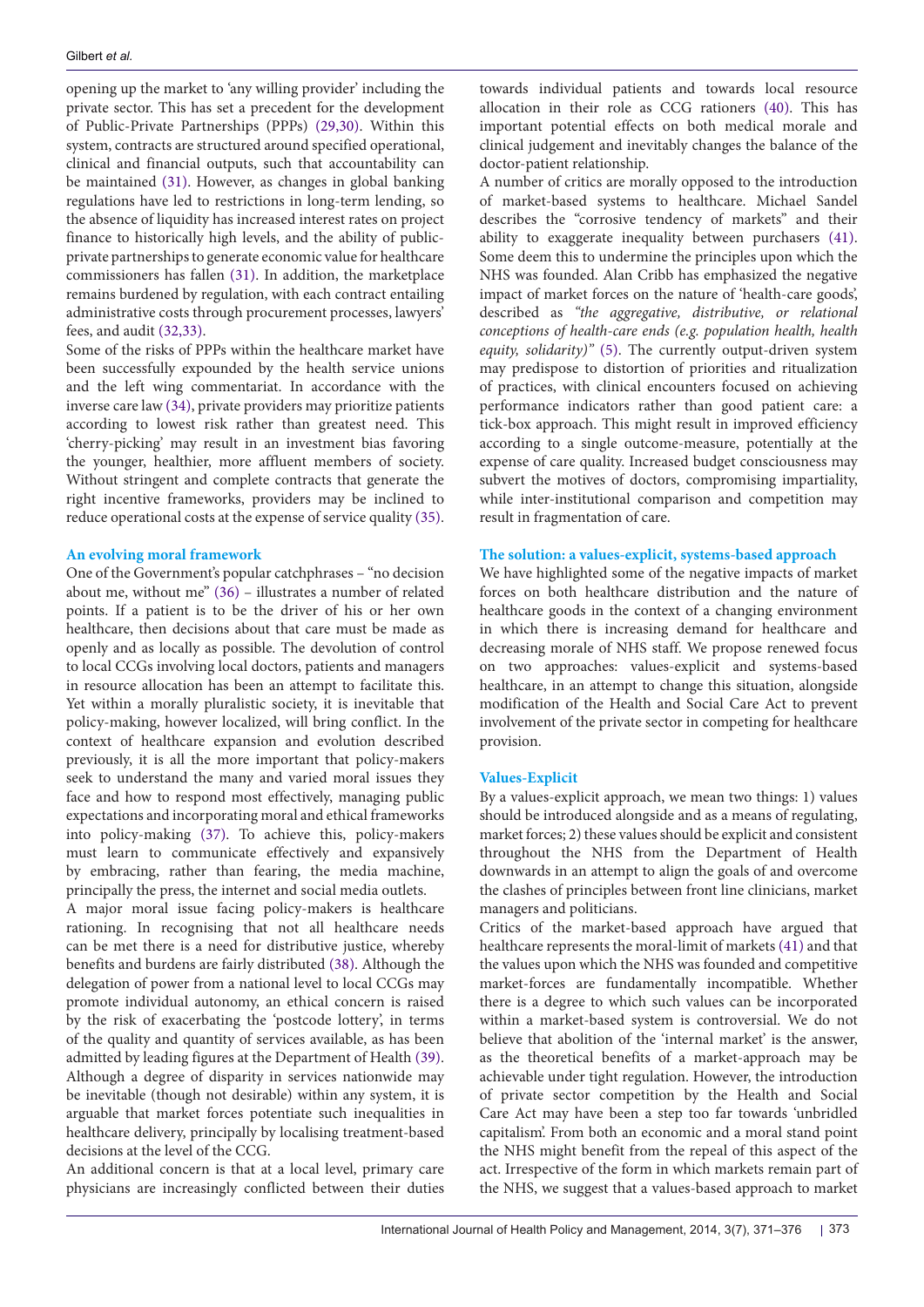regulation will be critical.

For example, the expected consequence of market forces applied to local decisions about healthcare rationing is an exacerbation of the 'postcode lottery'. An increase in the scope and power of National Institute for Health and Care Excellence (NICE) with explicit guidance on the values-focus of healthcare rationing—equity, fairness and maximization of individual autonomy—may serve to dampen nationwide healthcare inequalities. Additionally, a focus on value-based processes and quality of care may prevent the distortion of clinical judgement and erosion of the doctor-patient relationship that is a potential consequence of current outcome-based financial rewards.

Although the current government has been keen to depoliticize the day-to-day running of the health service, for example through the creation of NHS England, the marketbased, competitive language of policy-makers has inevitably, over time, percolated through the system to clinicians. In addition, clinicians are increasingly involved in decisions that might be deemed political, such as rationing and distribution of local healthcare resources, which could be seen to have done the very opposite, politicizing the day-to-day running of healthcare. This has magnified the clash of principles between front line clinicians, market managers and politicians. An increased focus of market managers and politicians on values-based healthcare may help to align the motives of policy-makers, managers and doctors. These values should be explicit at every level of the NHS, providing a shared vision with a view to "commitment and enrolment rather than compliance" ([42](#page-5-22)).

# **Systems-Based**

In the face of a values-explicit approach to healthcare, a significant problem remains. The healthcare service offered in England cannot be understood simplistically in terms of the 40,000 consultations and 200,000 clinical decisions taking place every day, but rather by the relationships between consultations and the various services required ([6\)](#page-4-7). In the context of scientific and technological advances in healthcare, interactions between patients and healthcare services are becoming increasingly multiplicative. Current predominantly linear NHS systems are poorly adapted to deal with this and the fragmentation of care that results from interinstitutional competition creates a barrier to the integration of complex care.

The application of a systems approach – the 'fifth discipline', as proposed by Peter Senge – to business organizations, has aided the transformation of companies into learning organizations that are able to understand and deal with complexity ([42](#page-5-22)). We support the application of a systems approach to healthcare, as advocated by Sir Muir Gray ([6\)](#page-4-7). By looking holistically at the healthcare system and at the relationships between its elements, complexity can be managed more effectively ([43](#page-5-23)). Rather than focusing on notions of primary, secondary and tertiary care, the systems approach focuses around complete, integrative pathways for health problems and conditions. Theoretical advantages include reducing variation in quality and outcomes, reducing health inequalities, reducing patient harm, reducing waste and improving disease prevention [\(6](#page-4-7)). By providing clear

objectives and receiving continuous feedback, this approach has the unique advantage of flexibility, which may avoid the need for structural reorganization [\(6](#page-4-7)). Furthermore, the NHS must learn to embrace what Castells terms the 'drivers of the third industrial revolution': citizens, knowledge, and the internet ([44](#page-5-24)[,45](#page-5-25)). These goals are most likely to be achieved through the adoption of a systems-based approach.

In the dynamic environment of the healthcare system, only the patient is constant. The patient's constancy must be embraced by considering patients as pivotal members of clinical teams and by building systems around patients. Patient-held medical records would be one example of a pragmatic and morally appropriate solution to achieve these goals. More generally, the feedback of patients, relatives and carers will prove critical to service planning and delivery, emphasising the importance of patient representation within CCGs.

Within a systems-based approach, the competitive focus of the internal market could be exchanged for one of collaboration, in which commissioners and providers seek to work together. Even competitors can collaborate, as described by the concept of 'co-opetition' ([46](#page-5-26)[,47](#page-5-27)), whereby competing organizations can successfully develop innovations together. The illustration of the ant colony is enlightening: ants cooperate within their own colony, but compete, if necessary, with other colonies. For example, worker ants within a colony are non-reproductive, working only to benefit the reproductive capabilities of the Queen. Ageing workers emigrate to nests at the boundary of the colony to provide the first line of defence against neighbouring colonies, protecting younger and more viable members of the colony [\(48\)](#page-5-28). Without a hierarchy or a market, ants successfully develop solutions to problems.

The origins of this behavior are contentious with some viewing it purely in survival terms; others describing it as altruistic [\(48](#page-5-28)). To an extent, these views can be reconciled. If our conception of evolution by natural selection is correct, this contention arises from the inevitability that the genes persisting at the expense of others are selfish, even if they prescribe altruism ([48](#page-5-28)). However, if "altruism is defined in the original lexical manner as self-denying behavior performed for the benefit of others" ([48\)](#page-5-28), its application to ants is justified. Such altruism in ant colonies can be thought of as providing survival benefit in terms of reciprocity: kinaltruism (whereby genes favoring altruism towards genetic relations increase their own propagation by nature of shared genetic material). Whether these theories of evolutionary benefit entirely account for the origins of altruistic behavior is debatable.

Within a business relationship, altruistic behavior can benefit an individual via reciprocity or via the shared benefits of working together towards a mutual goal. For example in the automotive industry, two rival companies may decide to work together on a new engine, sharing technologies to make it economically viable and beneficial to both, even though they will later compete against each other through the application of this engine to different models [\(49\)](#page-5-29). In healthcare, coopetition could mean the collaboration of providers focusing on different components of a pathway in an integrative manner that is mutually beneficial, by reducing costs and providing a competitive advantage over other providers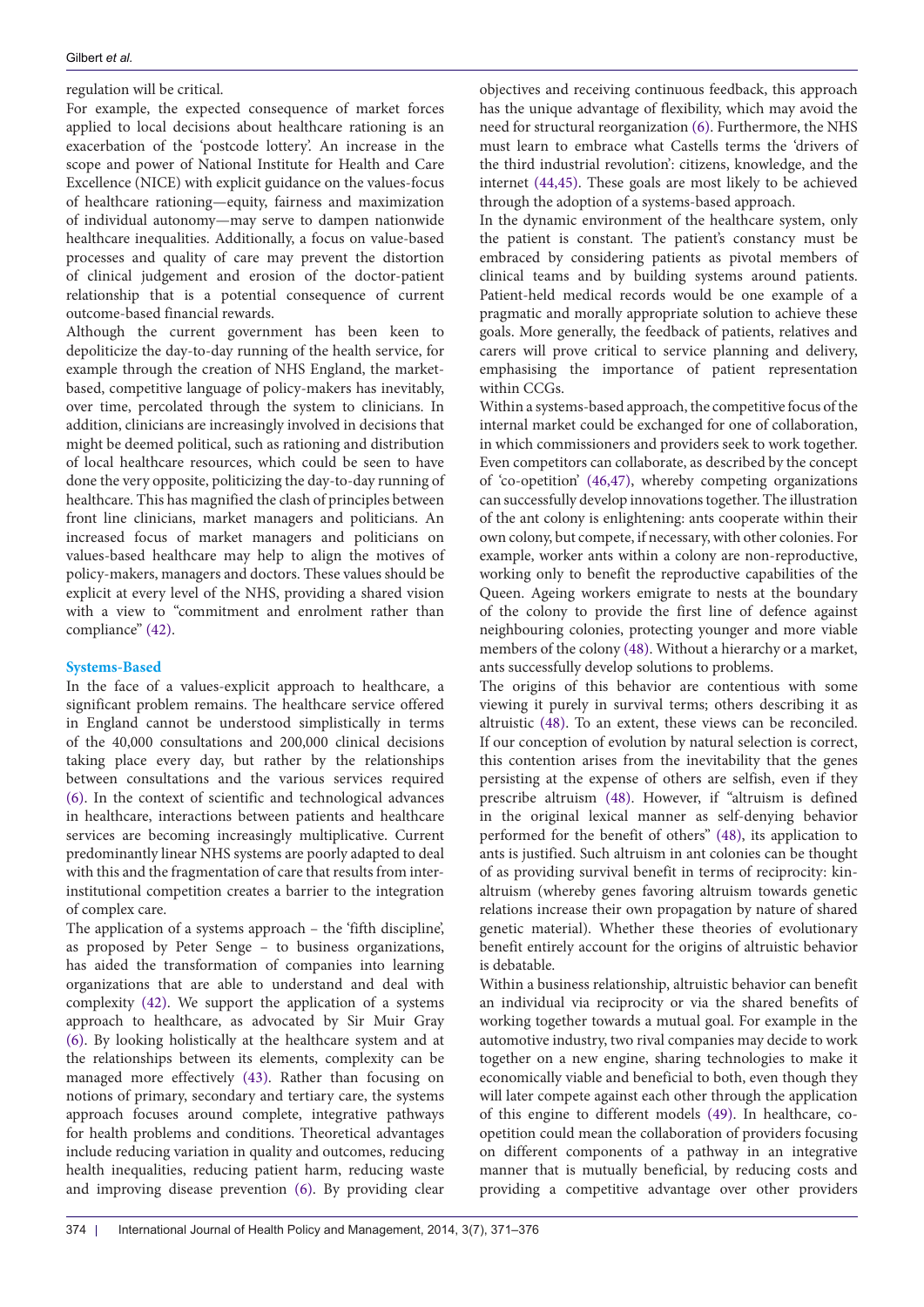focusing on individual aspects of care. An existing framework around which co-opetition may evolve are the restrictions imposed by competition law reflected by the Principles and Rules for Cooperation and Competition ([50](#page-5-30)) as applied to both private and public healthcare providers, regulated by Monitor and the Office of Fair Trading. These regulate procurement of NHS services, anti-competitive behaviors, mergers between organizations, and false and misleading advertising of NHS services, striking a balance between the benefits of co-operation and competition ([51\)](#page-5-31).

What is often seen to set humans apart from other species is the existence of genuine, 'disinterested altruism' [\(52](#page-5-32)), where neither reciprocity nor benefits to kin can explain altruistic behavior. As expounded by Richard Dawkins, "*Our conscious foresight – our capacity to simulate the future in imagination – could save us from the worst selfish excesses of the blind replicators. We have the power to defy the selfish genes of our birth and if necessary the selfish memes of our indoctrination. We can even discuss ways of deliberately cultivating and nurturing pure, disinterested altruism – something that has no place in nature*" [\(52\)](#page-5-32).

In his discussion of the morality of markets in healthcare, Daniel Callahan quotes Plato's work on altruism from The Republic: "*Plato writes that the physician ... studies only the patient's interest, not his own ... Plato's description of the ethically responsible physician is that, while the physician must be some kind of merchant, selling his skills, his highest aim must, to be true to his profession, to be altruistic ... Plato believed that the physician who sold his services could do so without harming the altruistic core of medicine*" ([53\)](#page-5-33). Whether altruism can be maintained in the face of competitive markets, as with other values underlying healthcare, is controversial. However, given the fundamental importance of altruism underlying truly patient-centered care, a values explicit model should nurture altruism as one of its core principles.

## **Conclusion**

Despite constant change, both in its environment and its internal structure, the NHS has adhered to the values of its founding fathers. In essence, it remains a universal, free, tax-financed system – features which continue to command support across the political spectrum today. The market approach, introduced as a means of improving quality whilst controlling public expenditure, remains controversial. For the service to retain its moral credibility, it must remain patientcentric, reconciling values of equity and autonomy. These fundamental principles should form the basis not only of clinical practice, but also of policy-making. At all levels of the NHS, two questions should be asked about any new policy or guideline: i) are the values explicit?; and ii) has a systems-based approach been adopted? We believe that drawing attention to these two aspects will be as important in improving quality and cost-effectiveness as the current focus on competitive markets. A values-explicit, systems-based approach would focus on both the process and the outcomes of care. It could transform the NHS into a learning organization with huge benefits for both patients and providers.

## **Acknowledgements**

With thanks to Dr. Paul Brankin and Professor Lord Ara

Darzi for their roles in inspiring this article.

#### **Ethical issues**

Not applicable.

#### **Competing interests**

Authors declare that they have no competing interests.

#### **Authors' contributions**

All authors contributed to the concept and planning of the article. BJG drafted the initial manuscript which was revised by EC and LL. All authors agreed upon the final manuscript.

#### **Authors' affiliations**

<span id="page-4-1"></span><span id="page-4-0"></span><sup>1</sup>Harvard University, Cambridge, MA, USA. <sup>2</sup>Green Templeton College, University of Oxford, Oxford, UK.

#### **References**

- <span id="page-4-2"></span>1. Macleod I. *The Future of the Welfare State*. London: Conservative Political Centre; 1958.
- <span id="page-4-3"></span>2. Klein R. *The New Politics of the NHS: From Creation to Reinvention.* 6th edition. Abingdon: Radcliffe Publishing; 2010.
- <span id="page-4-4"></span>3. Letwin SR. *The Anatomy of Thatcherism*. New Brunswick, NJ: Transaction Publishers; 1993.
- <span id="page-4-5"></span>4. Porter MET, Elizabeth O. *Redefining Health Care: Creating Value-Based Competition on Results*. Boston: Harvard Business School Press; 2006.
- <span id="page-4-6"></span>5. Cribb A. Organizational reform and health-care goods: concerns about marketization in the UK NHS. *J Med Philos* 2008; 33: 221- 40. doi: 10.1093/jmp/jhn008
- <span id="page-4-7"></span>6. Grey JA. *How to Build Healthcare Systems*. Oxford: Offox Press; 2011.
- <span id="page-4-8"></span>7. Klein R. The twenty-year war over England's National Health Service: a report from the battlefield. *J Health Polit Policy Law*  2013; 38: 849-69. doi: [10.1215/03616878-2210503](http://dx.doi.org/10.1215/03616878-2210503)
- <span id="page-4-9"></span>8. Asthana S. Liberating the NHS? A commentary on the Lansley White Paper, "Equity and Excellence". *Soc Sci Med* 2011; 72: 815-20. doi: [10.1016/j.socscimed.2010.10.020](http://dx.doi.org/10.1016/j.socscimed.2010.10.020)
- <span id="page-4-10"></span>9. O'Flynn N, Potter J. Commissioning health care in England: an evolving story. *Ann Intern Med* 2011; 155: 465-9. doi: [10.7326/0003-4819-155-7-201110040-00009](http://dx.doi.org/10.7326/0003-4819-155-7-201110040-00009)
- <span id="page-4-11"></span>10. Lord Owen D. Fatally flawed: Yes to the NHS Internal Market - No to the External Market; 2011.
- <span id="page-4-12"></span>11. Ham C. *Competition in the NHS in England*. *BMJ* 2011; 342: d1035. doi: [10.1136/bmj.d1035](http://dx.doi.org/10.1136/bmj.d1035)
- <span id="page-4-13"></span>12. Grey JA. *The Resourceful patient*. Oxford: eRosetta Press; 2002.
- <span id="page-4-14"></span>13. Wachter RM. Expected and unanticipated consequences of the quality and information technology revolutions. *JAMA* 2006; 295: 2780-3. doi: [10.1001/jama.295.23.2780](http://dx.doi.org/10.1001/jama.295.23.2780)
- <span id="page-4-15"></span>14. Francis inquiry: report of the mid staffordshire nhs foundation trust public inquiry and action plan [internet]. 2013. Available from: http[://www.2gether.nhs.uk/files/Francis](http://www.2gether.nhs.uk/files/Francis Report Update Sept 20131.pdf)%20Report%20 Update%20Sept%[2020131.pdf](http://www.2gether.nhs.uk/files/Francis Report Update Sept 20131.pdf)
- <span id="page-4-16"></span>15. Enthoven AC. *Health Plan: The Only Practical Solution to the Soaring Cost of Medical Care*. Reading, MA: Addison Wesley Publishing Co.; 1980.
- <span id="page-4-17"></span>16. Enthoven AC. *Reflections on the Management of the National Health Service.* London: Nuffield Provincial Hospitals Trust; 1985.
- <span id="page-4-18"></span>17. Peters T, Waterman RH. *In Search of Excellence: Lessons from America's Best Run Companies*. New York: Harper Collins; 1990.
- <span id="page-4-19"></span>18. Propper C, Wilson D, Burgess S. Extending Choice in English Health Care: The Implications of the Economic Evidence. *Journal of Social Policy* 2006; 35: 537-57. doi: [10.1017/](http://dx.doi.org/10.1017/S0047279406000079) [S0047279406000079](http://dx.doi.org/10.1017/S0047279406000079)
- <span id="page-4-20"></span>19. Propper C, Burgess S, Green K. Does competition between